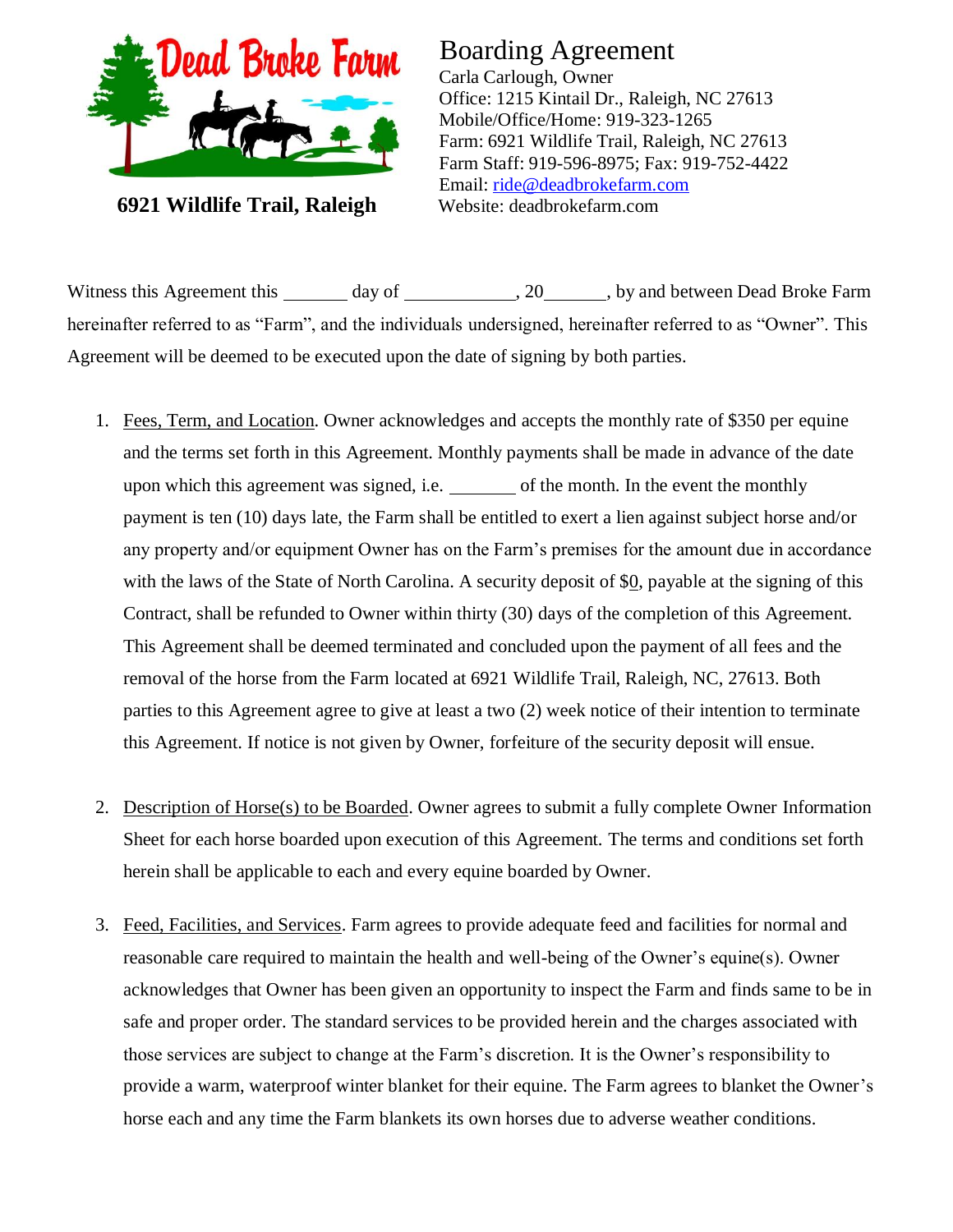Boarding Agreement 2

4. Risk of Loss and Standard of Care. During the time that the equine(s) is/are in the custody of the Farm, the Farm shall not be liable for any sickness, disease, estray, theft, injury, or death which may be suffered by the equine(s) or any other cause of action, whatsoever, arising out of or being connected in any way with the boarding of said equine(s), except in the event of negligence on the part of the Farm, the Farm's Agents, and/or its Employees. The Owner fully understand that the Farm does not carry any insurance on any equine(s) not owned by the Farm, for boarding or for any other purposes, whether it be public liability, accidental injury, theft, or equine mortality insurance, and that all risks connected with boarding of for any other reason for which the equine(s) are in the possession of, and/or on the premises of the Farm, are to be borne by the Owner. The Farm strongly recommends equine mortality insurance be obtained by the Owner to cover the subject equine.

The standard of care applicable to the Farm is that of ordinary care of a prudent horse owner and not that of a compensated bailee. In no event shall the Farm be held liable to Owner for equine death or injury in an amount in excess of two thousand dollars (\$2,000) per equine. Owner agrees to obtain Equine Insurance for any equine valued in excess of two thousand dollars (\$2,000), at Owner's expense, or forego any claim for amounts in excess of two thousand dollars (\$2,000). Owner agrees to disclose this entire Agreement to Owner's Insurance Company and provide the Farm with the Insurance Company's name, address, phone and policy number. Failure to obtain and disclose insurance information shall be at Owner's risk.

- 5. Hold Harmless. Owner agrees to hold the Farm harmless from any and all claims arising from damage or injury caused by Owner's equine(s) to anyone or and/or anything, and defend the Farm from any such claims. Owner agrees to disclose any and all hazardous or dangerous propensities of subject equine(s) boarded at the Farm.
- 6. Emergency Care. Farm agrees to attempt to contact Owner should the Farm feel that medical treatment may be needed for subject equine(s), but, if the Farm is unable to contact Owner, the Farm is then authorized to secure emergency veterinarian and/or farrier care necessary for the health and well-being of the subject equine(s). All costs of such care secured by the Farm shall be paid by the Owner to the Farm within one (1) week from the date the Owner receives notice thereof, or the Farm is authorized, as the Owner's agent, to arrange direct billing to the Owner.

The Farm shall assume that, in the event of colic or other life threatening illness and the Owner is unable to be contacted, the Owner desires that surgical care, recommended by a veterinarian, be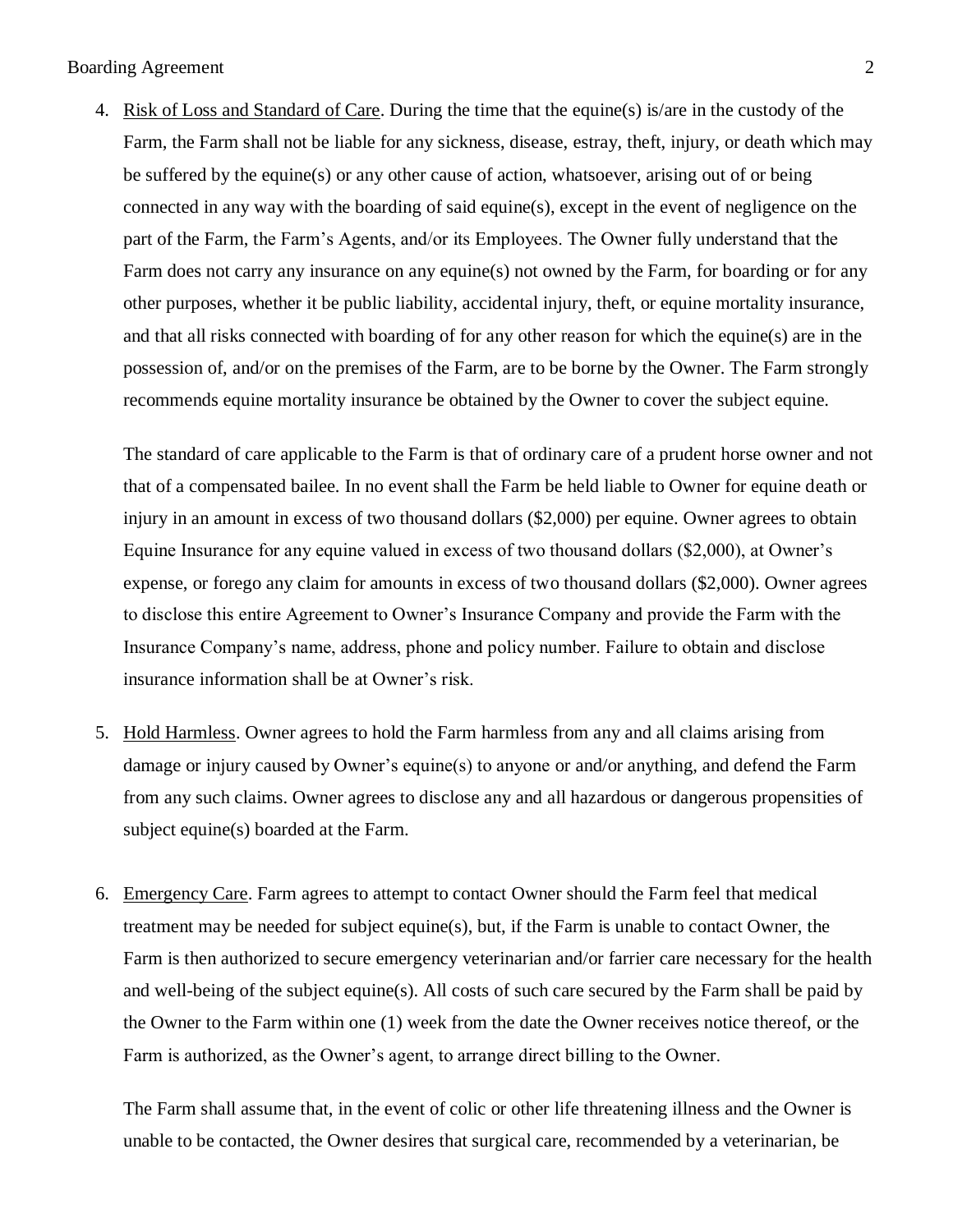foregone unless expressly instructed herein. Furthermore, if surgery is waived for subject equine(s), and the veterinarian recommends euthanasia, the Owner authorized the Farm, as Owner's Agent, to instruct the veterinarian to humanely euthanize the subject equine(s).

Owner agrees to notify the Farm of any and all changes of addresses, emergency telephone numbers, itineraries, or other information reasonably necessary to contact the Owner in the event of an emergency. In the event the Owner departs for vacation or is otherwise unavailable, prior to departure, the Owner shall notify the Farm with respect to an alternate party who is authorized to make decisions in the Owner's absence with respect to the health, well-being, and/or medical treatment of the subject equines(s).

- 7. Limitation of Actions. Any action or claim brought by the Owner against the Farm for breach of this Agreement must be brought within one (1) year of the date such loss or claim occurs.
- 8. Shoeing and De-worming. Owner agrees to provide necessary shoeing and de-worming of the equine(s) as is reasonably necessary at Owner's expense. Owner agrees to provide the Farm with subject equine(s) health records. Furthermore, the Owner agrees to have the equine(s) de-wormed and vaccinated on a regular schedule, and in the event same is not accomplished and proof of same presented to the Farm within two (2) weeks from the date of such services or veterinarian treatment, the Farm is authorized to arrange for such treatment, but is not obligated to do so. Any and all such expenses shall be the obligation of the Owner, and upon receipt of the bill from the Farm for said services rendered, Owner shall pay the bill within one (1) week from the date of receipt.
- 9. Ownership and Coggins Test Results. Owner warrants that he/she owns the equine(s) and will provide satisfactory proof of the negative Coggins Test results upon request.
- 10. Changes and/or Termination of this Agreement. It is agreed by the parties that this Agreement may be changed or terminated upon two (2) weeks' notice. All notices must be in writing unless otherwise agreed upon in writing by the parties. In this Agreement, email and text messages are to be construed to serve as written notifications.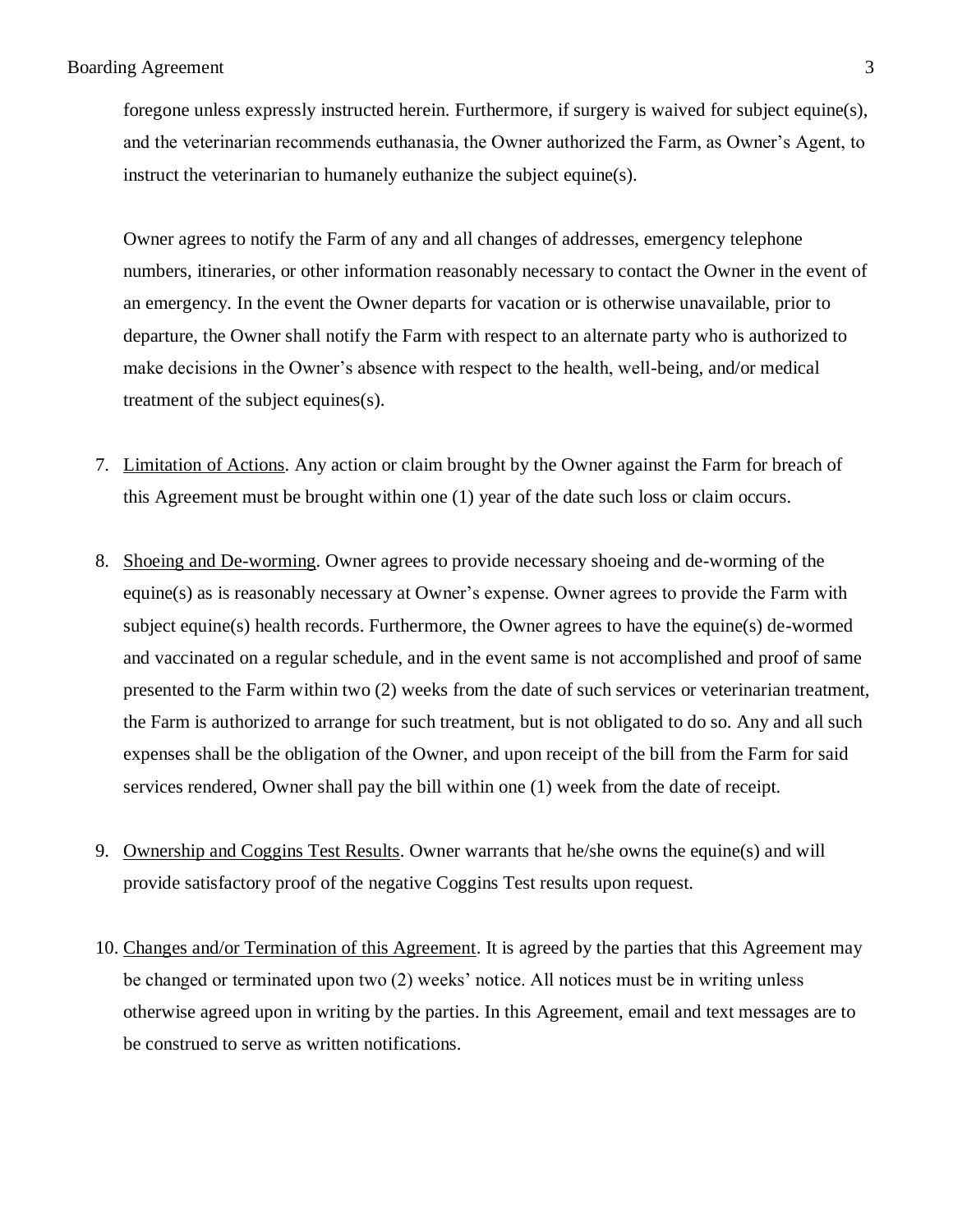## Boarding Agreement 4

- 11. Rules and Regulations. The Owner agrees to abide by all the rules and regulations of the Farm. In the event that someone other than the Owner shall call for the equine(s), such person must have written authority signed by the Owner in order to obtain or use said equine(s).
- 12. Right of Lien. The Owner is hereby put on notice that the Farm has a right of lien as set forth in the laws of the State of North Carolina, for the amount due for the board and keep of subject equine(s), and also for storage and services, and shall have the right, without the process of law, to retain subject equine(s) until the amount of said indebtedness is satisfied. However, the Farm will not be obligated to retain and/or maintain the equine(s) in question in the event the amount of the indebtedness exceeds the anticipated unregistered value of the equine(s). In the event the Farm exercises the Farm's lien rights as described above for nonpayment of an debt, this Agreement shall constitute a Bill of Sale and authorization to process Transfer Applications from any and all breed registries as may be applicable to subject equine(s) upon affidavit by the Farm's representatives setting forth the material facts of the default and foreclosure as well as the Farm's compliance with foreclosure procedures as prescribed by law. In the event collection of this account is turned over to an attorney, the Owner agrees to pay all attorney fees, costs, and other related expenses for which a minimum charge of two hundred dollars (\$200) will be assessed.
- 13. Property in Storage on Farm's Premises. Owner may store certain tack and equipment on the premises of the Farm at no additional charge to the Owner. However, the Farm shall not be responsible or liable for the theft, loss, damage, or disappearance of any said tack or equipment or other property stored at the Farm as the same is stored at the Owner's risk.
- 14. Inherent Risks and Assumption of Risk. The undersigned acknowledges there are inherent risks associated with equine activities such as described below, and hereby expressly assumes all risks associated with participating in such activities. The inherent risks include, but are not limited to any of the following: The propensity of an equine to behave in ways that may result in injury, harm, death, or loss to persons on or around the equine; The unpredictability of an equine's reaction to sounds, sudden movement, unfamiliar objects, persons, or other animals; Hazards, including, but not limited to, surface or subsurface conditions; A collision, encounter and/or confrontation with another equine, another animal, a person, or an object; The potential of an equine activity participant to act in a negligent manner that may contribute to injury, harm, death, or loss to the participant or to other persons, including but not limited to, failing to maintain control over an equine and/or failing to act within the ability of the participant. Horses are five (5) to fifteen (15)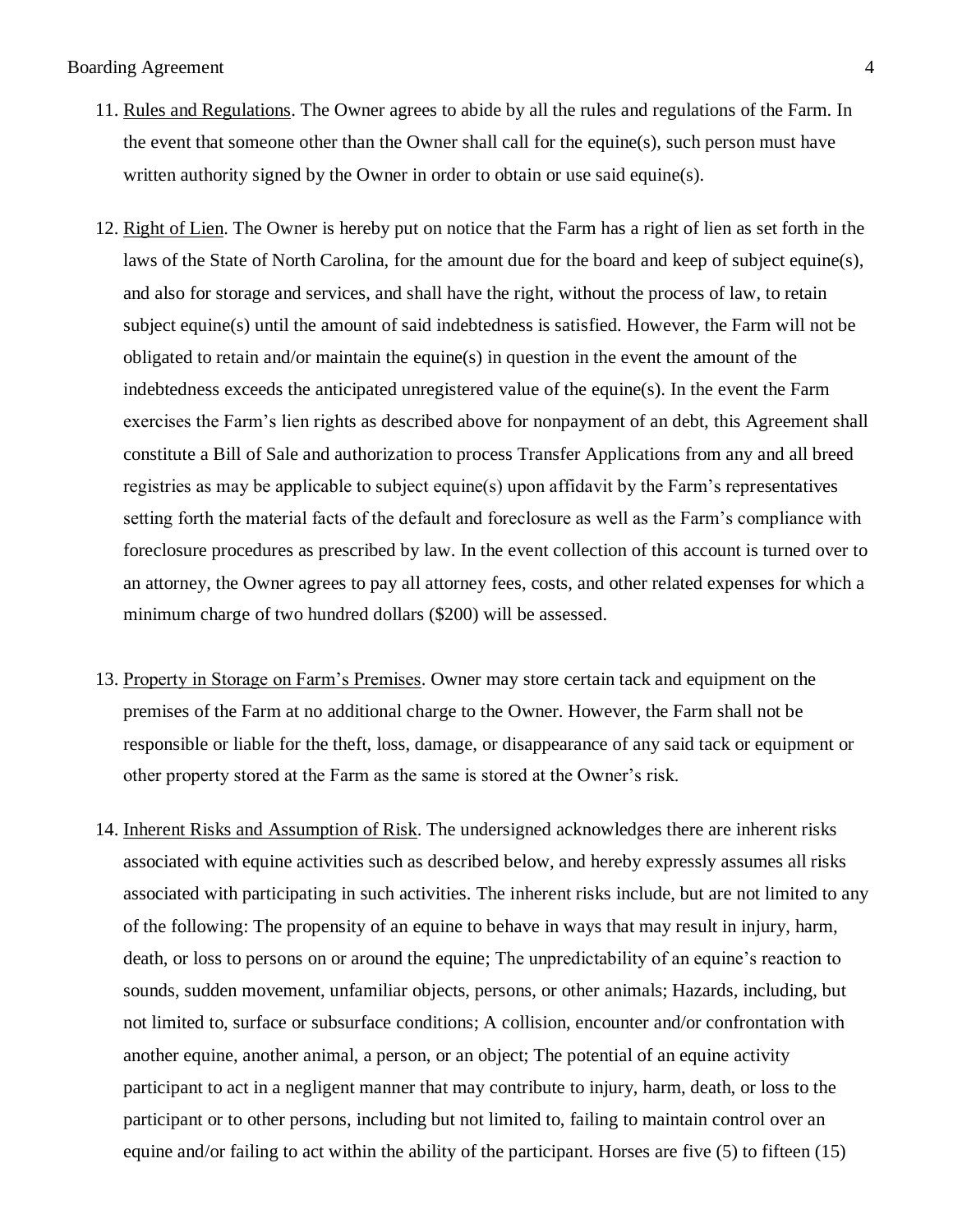times larger, twenty (20) to forty (40) times more powerful, and three (3) to four (4) times faster than a human. If a rider falls from an equine to ground, it will generally be at a distance of from three and a half  $(3 \frac{1}{2})$  to five and a half  $(5 \frac{1}{2})$  feet, and the impact may result in harm to the rider. Horseback riding is an activity in which one much smaller, weaker predator animal (the human) tries to impose its will on, and become one unit of movement with, another much larger, stronger prey animal that has a mind of its own (the equine) and each has a limited understanding of the other. If an equine is frightened or provoked it may divert from its training and act according to its natural survival instincts which may include, but are not limited to,: Stopping short; Spinning around; Changing directions and/or speed at will; Shifting its weight; Bucking; Rearing; Kicking; Biting; and/or Running from a real or perceived danger. Owner also acknowledges that these are just some of the risks and the Owner agree to assume other risks not mentioned above. Owner is not relying on the Farm to list all possible risks for me.

- **15. EQUINE ACTIVITY LIABILITY ACT [EALA] WARNING OR LANGUAGE: Under North Carolina Law, an equine activity sponsor or equine professional is not liable for an injury to or the death of a participant in equine activities resulting exclusively from the inherent risks of equine activities. Chapter 99E of the North Carolina statues. I acknowledge that I have reviewed this state's EQUINE ACTIVITY LIABILITY ACT WARNING OR LANGUAGE.**
- 16. Entire Agreement. This Agreement represents the entire agreement between the parties. No other agreements, promises, or representation, verbal or implied, are included herein unless specifically stated in this Agreement. This Agreement is made and entered into in the State or North Carolina and shall be interpreted and enforced in accordance with the laws of said State.
- 17. Enforceability of this Agreement. This release shall be binding to the fullest extent permitted by law. If any provision of this Agreement is found to be unenforceable or illegal, the remaining terms shall be enforceable.

## SIGNER STATEMENT OF AWARENESS

OWNER REPRESENTS THAT OWNER HAS READ AND UNDERSTANDS THE FOREGOING AGREEMENT, LIABILITY RELEASE, ASSUMPTION OF RISKS, AND INDEMNIFICATION PROVISION. OWNER FURTHER UNDERSTANDS THAT BY SIGNING THIS DOCUMENT, OWNER IS GIVING UP RIGHTS TO SUE TODAY AND IN THE FUTURE. OWNER ATTESTS THAT ALL FACTS ARE TRUE AND ACCURATE. OWNER IS SIGNING THIS WHILE OF SOUND MIND AND NOT SUFFERING FROM SHOCK OR UNDER THE INFLUENCE OF ALCOHOL, DRUGS, OR INTOXICANTS.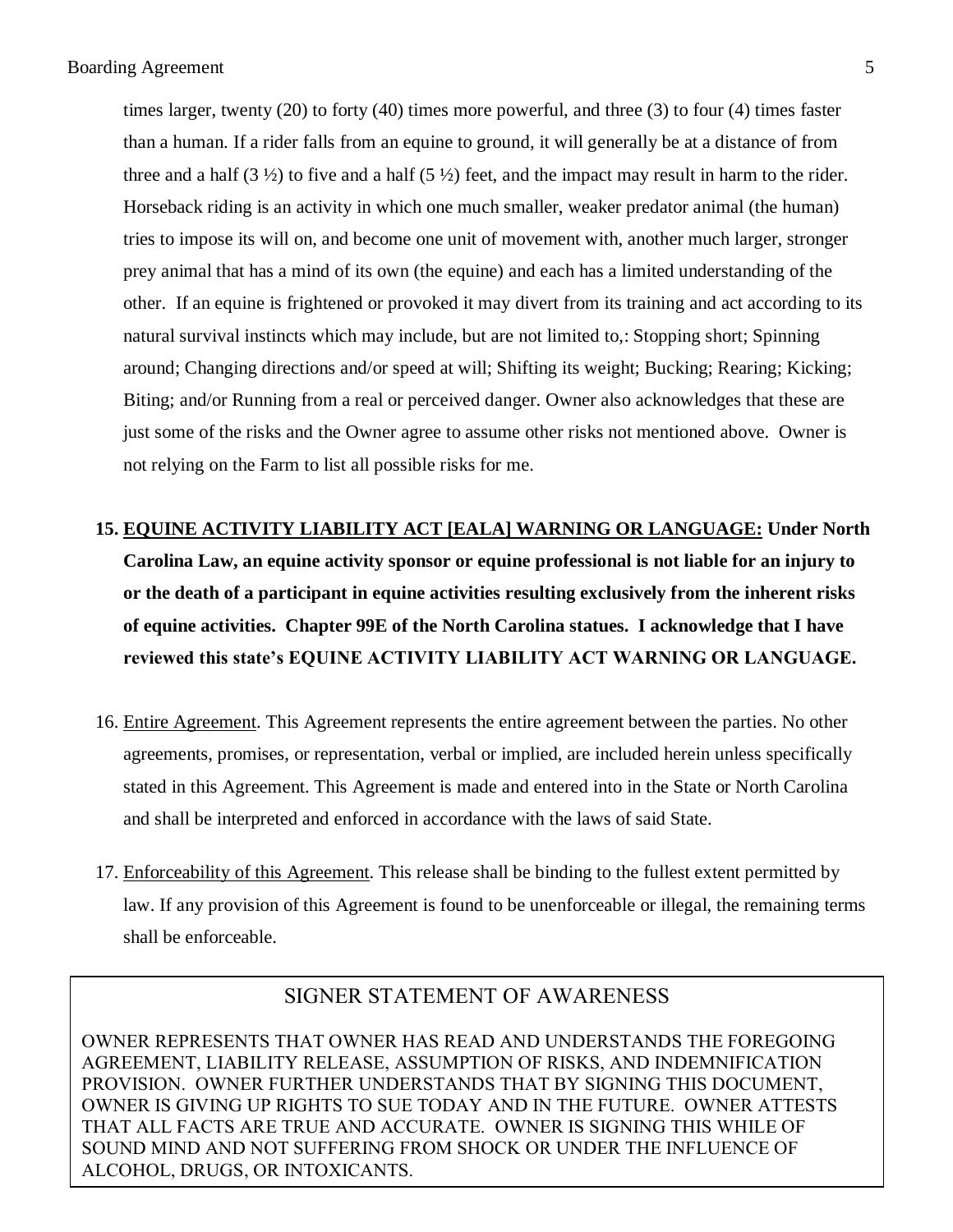| OWNER'S SIGNATURE (OR AUTHRORIZED AGENT)                                                                                                                                                                                       |                                                                                                                                                                                                                               | <b>DATE</b>                                                                                                                                                                                                                   |
|--------------------------------------------------------------------------------------------------------------------------------------------------------------------------------------------------------------------------------|-------------------------------------------------------------------------------------------------------------------------------------------------------------------------------------------------------------------------------|-------------------------------------------------------------------------------------------------------------------------------------------------------------------------------------------------------------------------------|
|                                                                                                                                                                                                                                |                                                                                                                                                                                                                               |                                                                                                                                                                                                                               |
| <b>OWNER'S NAME (PRINTED)</b>                                                                                                                                                                                                  |                                                                                                                                                                                                                               |                                                                                                                                                                                                                               |
| SIGNATURE OF PARENT OR GUARDIAN (IF OWNER IS A MINOR)                                                                                                                                                                          |                                                                                                                                                                                                                               | <b>DATE</b>                                                                                                                                                                                                                   |
| Address in Full 2008 and 2008 and 2008 and 2008 and 2008 and 2008 and 2008 and 2008 and 2008 and 2008 and 2008 and 2008 and 2008 and 2008 and 2008 and 2008 and 2008 and 2008 and 2008 and 2008 and 2008 and 2008 and 2008 and |                                                                                                                                                                                                                               |                                                                                                                                                                                                                               |
|                                                                                                                                                                                                                                | the control of the control of the control of the control of the control of the control of the control of the control of the control of the control of the control of the control of the control of the control of the control |                                                                                                                                                                                                                               |
| Mobile Phone $\#$ ( )                                                                                                                                                                                                          | Home Phone $\#$ ( )                                                                                                                                                                                                           |                                                                                                                                                                                                                               |
| Bus. Phone $\#$ ( )                                                                                                                                                                                                            |                                                                                                                                                                                                                               | E-mail explorer and the set of the set of the set of the set of the set of the set of the set of the set of the set of the set of the set of the set of the set of the set of the set of the set of the set of the set of the |
|                                                                                                                                                                                                                                |                                                                                                                                                                                                                               |                                                                                                                                                                                                                               |
| <b>Emergency Contact</b>                                                                                                                                                                                                       | <b>Relationship to Owner</b>                                                                                                                                                                                                  | <b>Phone Number</b>                                                                                                                                                                                                           |